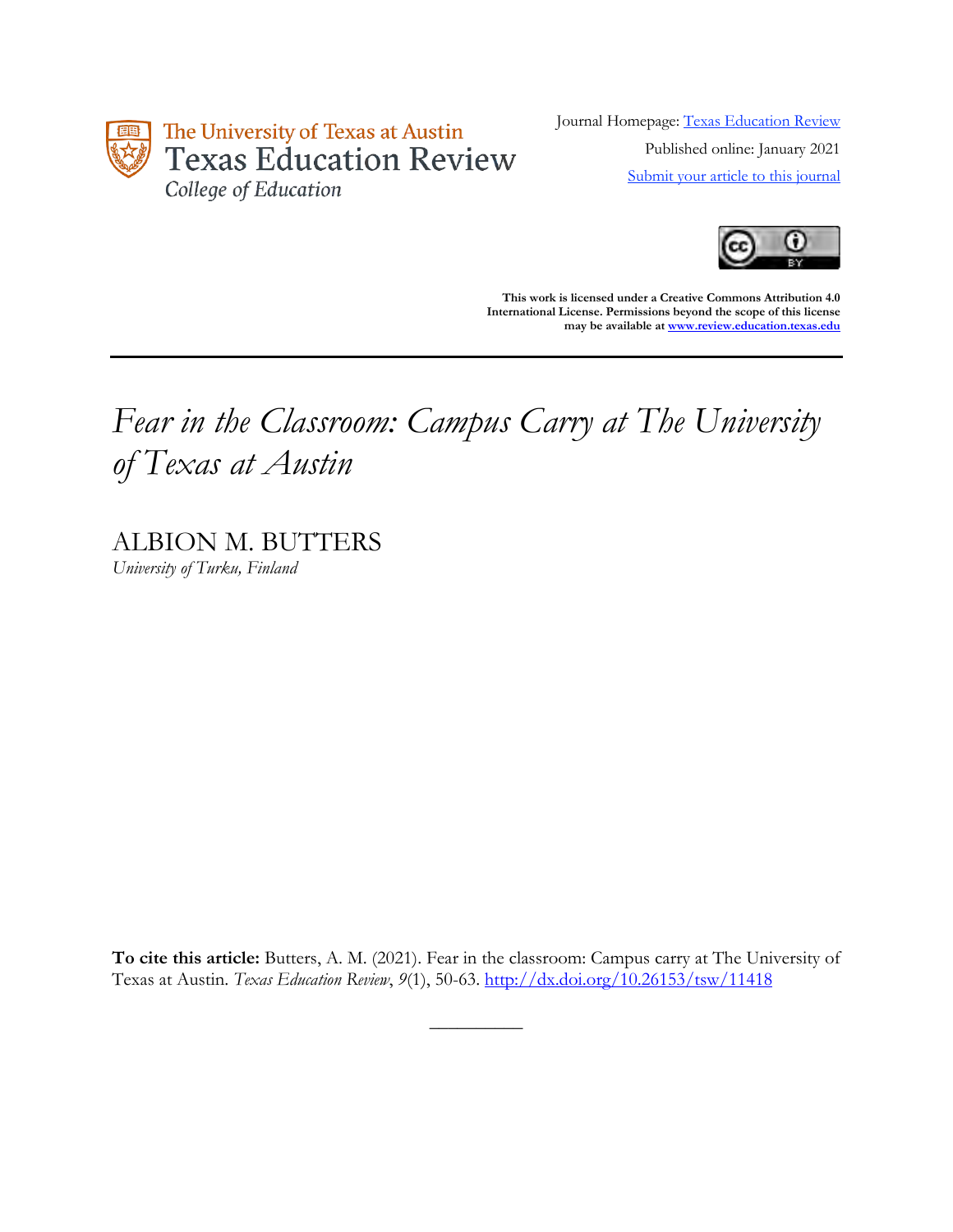## **Fear in the Classroom: Campus Carry at The University of Texas at Austin**

# ALBION M. BUTTERS University of Turku, Finland

When Texas Senate Bill 11 went into effect in Fall 2016, individuals with a license to carry (LTC) were given permission to bring concealed handguns into most public spaces at The University of Texas at Austin, including classrooms (Texas, 2015). There was a loud outcry against the new "campus carry" law, with students, faculty, and staff strongly protesting against firearms in the learning environment, especially in their seminars and lecture halls (McGaughy, 2015). Some were against the legislation on purely ideological grounds, some were afraid for their personal safety, and others believed that it would compromise the quality of education (Gun-Free UT, 2015).

Not all, however, saw the new law as a negative development. UT Austin has a long and complex history of murders on campus. The university's mass shooting in 1966—where 14 innocent people lost their lives—was the first of its kind in U.S. history (Britannica, n.d.). More recently, students have been killed both at night and in broad daylight, in remote areas and on heavily populated thoroughfares (Waitt, 2017). As seen in existing research, previous victimization and perceived risk of violence are known drivers to carry a gun (Dowd-Arrow et al., 2019; Hauser & Kleck, 2013; Kleck et al., 2011). By legally allowing those with an LTC to bring their concealed firearm onto public university premises, as done in seven other states before Texas (Cramer, 2014), campus carry provides a means for individuals to extend this form of self-defense to a wide array of permitted zones, such as classrooms and other public spaces.

The introduction of campus carry at UT Austin exposed conflicting perceptions of security and insecurity—often accompanied by feelings of fear, both implicit and explicit—in the teaching environment. As new and existing fears collided, the collegiate atmosphere experienced a shift. The definition of personal and shared space was redefined, and ideological lines were drawn. Perhaps nowhere was this more strongly felt than in the confined milieu of the classroom, an occasionally volatile landscape where contentious issues are debated and strong opinions voiced.

This paper takes a multimethod approach (Anguera et al., 2018) to examine the significance of fear for both sides of the campus carry divide during this moment of educational change. It draws on 17 semi-structured interviews with faculty, students, and staff held at UT Austin in 2018–2019, as well as two focus groups with undergraduates supporting or opposing the new law, respectively. The qualitative research is also complemented by 58 open-ended written testimonials, in which undergraduates were asked to share their thoughts or experiences with campus carry, either in prose or through illustrations (Lehtonen & Seppälä, 2020). Finally, a survey conducted in spring 2019 provided a quantitative dimension to the study. The sample of UT Austin undergraduates  $(N=1,204)$ was representative of that segment of the campus community in terms of gender, ethnicity, age, and fields of study (Ruoppila & Butters, 2020).

While existing research on campus carry has focused on practical aspects of the policy vis-à-vis security or explored opinions of university students and faculty (Bouffard et al., 2012; Thompson et al., 2013; Jang et al., 2014; Kyle et al., 2017; Shepperd et al., 2018), including quantitative studies on the question of fear (Hauser & Kleck, 2013; Wright, 2014), gaps still remain, especially concerning institutions where campus carry has already been introduced. Through its focus on affect surrounding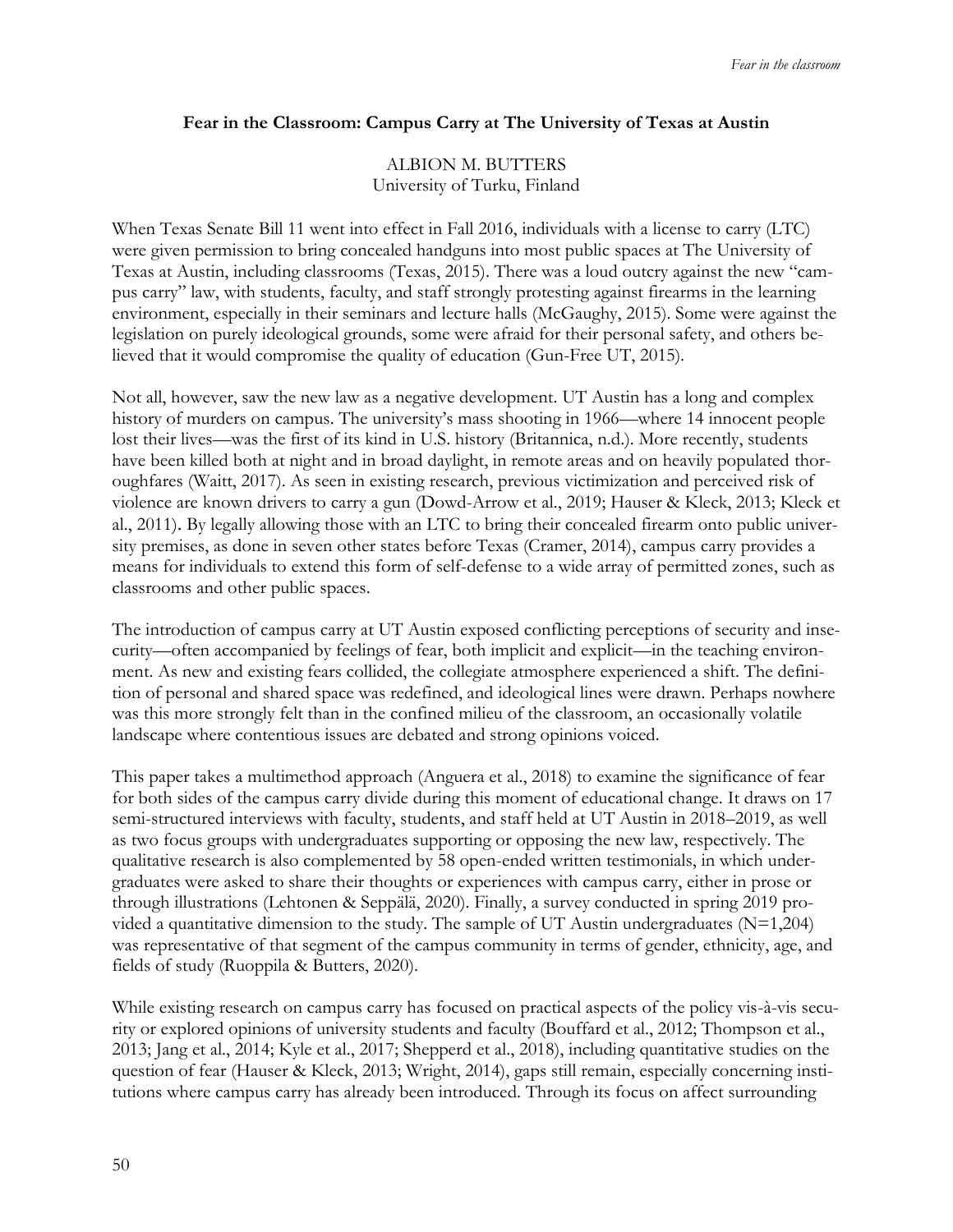firearms in the educational context, a subject which has received limited attention to date, this article seeks to respond to anthropologist Niklas Hultin's (2013) call to reconnect awareness of cultural relativism to local studies of guns, understanding practices in their own context while also interrogating the larger context of the driving impulses and experiences of the opposing sides. Criminologists Bruce Arrigo and Austin Acheson (2016) also identify the need for more detailed analysis connecting institution-level and individual-level dynamics with societal conditions. Fear is not only embodied and expressed in terms of individual lived experience but also reflects a broader dynamic of cultural forces. Comprehending fear in the classroom as a complex phenomenon with manifold ramifications for higher education, including matters of pedagogy and the relationships between instructors and students, I thus examine how emotion—whether personal or culturally informed—becomes visible in the learning environment of shared social space.

# **Theoretically Framing the Multi-level Relationship of Fear and Affect**

*"I think [campus carry] creates a whole heightened climate." – UT Austin professor, April 24, 2018*

Both faculty and students at The University of Texas at Austin have expressed significant apprehension of guns in the classroom (Somers & Phelps, 2018). As seen in the interviews discussed below, this was articulated in different ways, from personal fear to a collective experience of vulnerability. Given the range of feelings of the research participants, it was necessary to establish an analytical frame to better understand the various ways and contexts in which they were experienced. In the following, they are thus regarded in terms of three levels: micro, macro, and meso (Duff, 2019).

As a basic human emotion, fear reflects past personal experiences, informing subjective perceptions which in turn color one's social (micro) sphere. On the other hand, collective expressions of fear reflected in shared attitudes, behavior, and rhetoric can have a powerful (macro) effect on people, as cultural norms and ideologies directly and indirectly shape private lived experience (Furedi, 2002), including those of guns. Recognizing the psychological/cognitive aspects or general sociological processes of fear as micro- and macro-level dynamics, one finds a complex interplay of forces. In the relational (meso) nexus of the university classroom, however, more than mere fear is involved. The meso level is also the domain of affect.

Affect theory is used quite differently in various fields (e.g., sociology, social psychology, cultural studies) and even within them, as seen in the "affective turn" in cultural studies (Clough, 2007). Accordingly, the following analysis pulls from Christian von Scheve's (2018) attempt to reconcile the multiple interpretations. In the context of this paper, affect is understood in two ways: as an orientation toward the world (shaped by a variety of forces) and as a "mode of being." Highlighting the relational nature of affect, this theory may be operationalized in the classroom context.

When discussing the interplay between fear and affect, it is important to examine the relationship that exists between both domains, and how they differ. While fear may certainly be read as individual and affect as collective, the boundaries between them are still fuzzy. As Sara Ahmed (2004) points out, this is due to the fact that fear is relational, extending beyond the individual to include not just preservation of oneself but "life as we know it" (p. 64). In this intersection, an "affective politics of fear" effectively "works to contain bodies within social space through an expectant withdrawal from a world that might present itself as dangerous" (Ahmed, 2004, p. 70; see also Stengel, 2008). The multidirectional dynamic of social space in certain UT classrooms after campus carry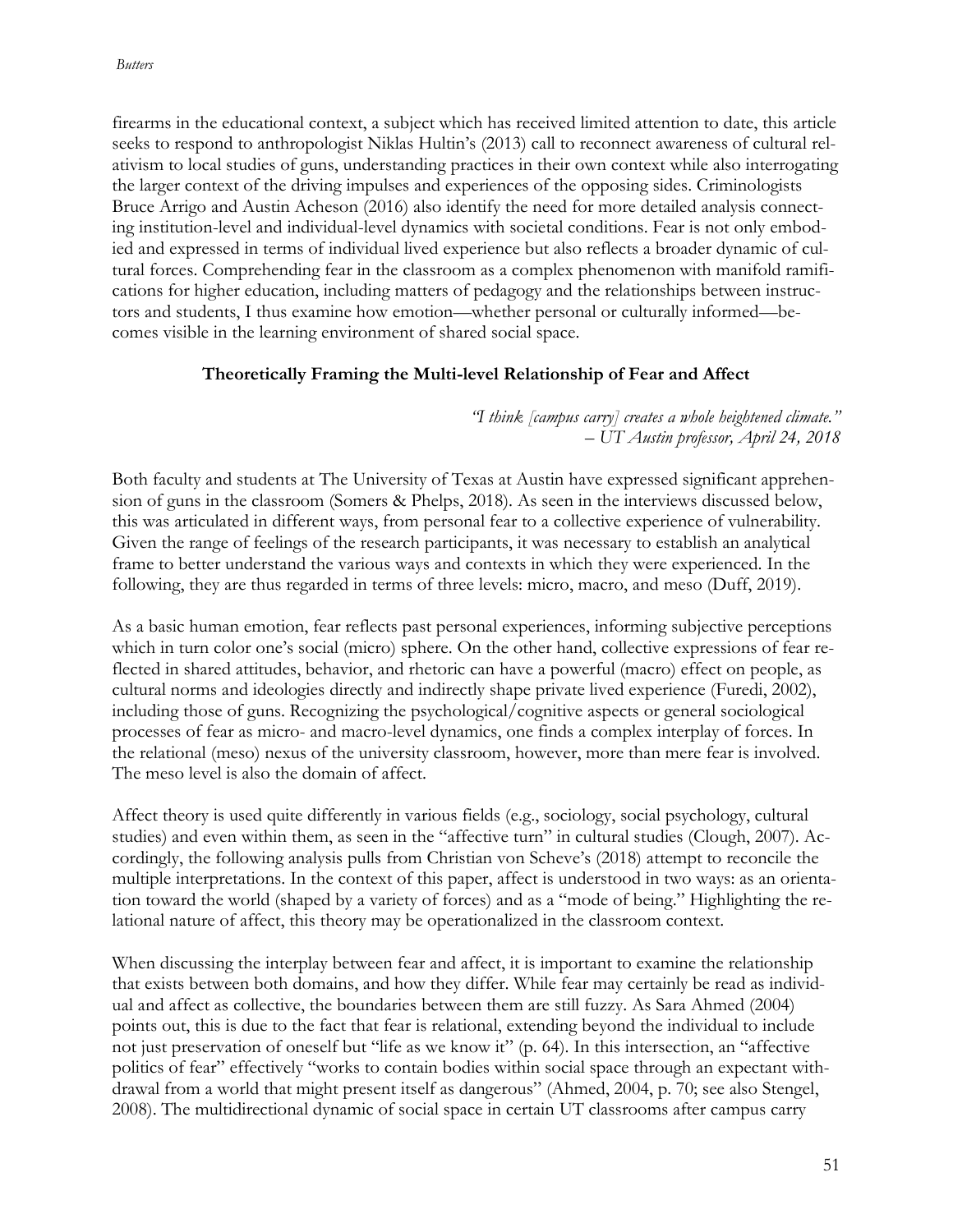does not allow such withdrawal, but rather exhibits aspects of Othering, a separation of "us" and "them" that draws on and impacts both personal and shared experience.

Furthermore, rather than taking affect and emotions such as fear as synonymous, as has been done in cultural studies (see von Scheve, 2018), it may be helpful to expand the discussion of affect to include a state of relations and being (Massumi, 2002). It could be argued that affect is a step removed from the direct trigger or experience of fear itself (caused by someone suddenly drawing a gun or a gun going off accidentally) and, as such, it is more of a sustained feeling (that someone might draw a gun or that a gun might go off). But this does not prevent affect from being quite intense, or even resembling active fear. As Massumi (2005) notes, "When an emotion becomes enactable in anticipation of itself, independent of action, it becomes its own threat. It becomes its own virtual cause. […] Now, fear can potentially self-cause even in the absence of an external sign to trigger it" (p. 41). This actualization has been found in shared spaces with concealed carry, where fear can grow in proportionality to the uncertainty of the firearm's existence. As one UT student put it, "Not knowing whether or not the person sitting next to you in class has a gun is terrifying" (Testimonial 1, 2/20/2019).

Being different than a momentary surge of emotion, fear-based affect reflects the overall gestalt of the individual and their environment, as well as the change processes within them. At the meso level of the classroom, for example, affect comprises the relations between bodies (i.e., how students and faculty interact) but also the feelings engendered by those relations. Here affect is not a discrete moment but a quotidian reality. For some, campus carry introduced an ambient and perpetual feeling of imminent danger. An undergraduate explained that her lived experience changed overnight:

Before, guns were not present so there was not fear or terror deep-rooted into me. But knowing that my peer, professor, or friend can have a firearm in their possession greatly impacts the way I live every day. Because guns are present, that means there is a reason to be fearful and/or terrified of walking these halls and talking to these peers… And the fear is not [of] the firearm itself… (Testimonial 2, 2/20/2019)

Guns fit well into a discussion surrounding the affective politics of fear because they intersect personal and collective space. Tension arises when the sphere of the individual who carries the gun (defined by their range of action) overlaps the private sphere of the person who is afraid of the gun. Such friction may be accentuated by the limited physical confines of the classroom, as well as through preexisting fractures within and between social bodies of students and faculty, based on ideology, race, gender, and so forth, which have their own intersectional expressions of affect.

Beyond individuals and their micro-level fears, or collisions of relative perceptions of security and insecurity, the atmosphere of the classroom is also impacted by macro-level cultural and societal forces. For example, the media and national gun rights organizations work as drivers of fear. Ideologies channeled through rhetoric filter down from the macro level of U.S. society to inform the micro-level perceptions and experiences of individuals, which in turn feed back into meso-level interactions in the classroom. As Duff (2019) points out, "all of these social components or scalar levels interact or co-produce one another; furthermore, none of the factors (e.g., ideology, identity, interaction) are contained within one level alone" (p. 8).

Fear has long been studied as a macro-level societal phenomenon fomented by the media. Around the same time that Frank Furedi (2002; see also Beck, 1992) advanced his idea of a "culture of fear"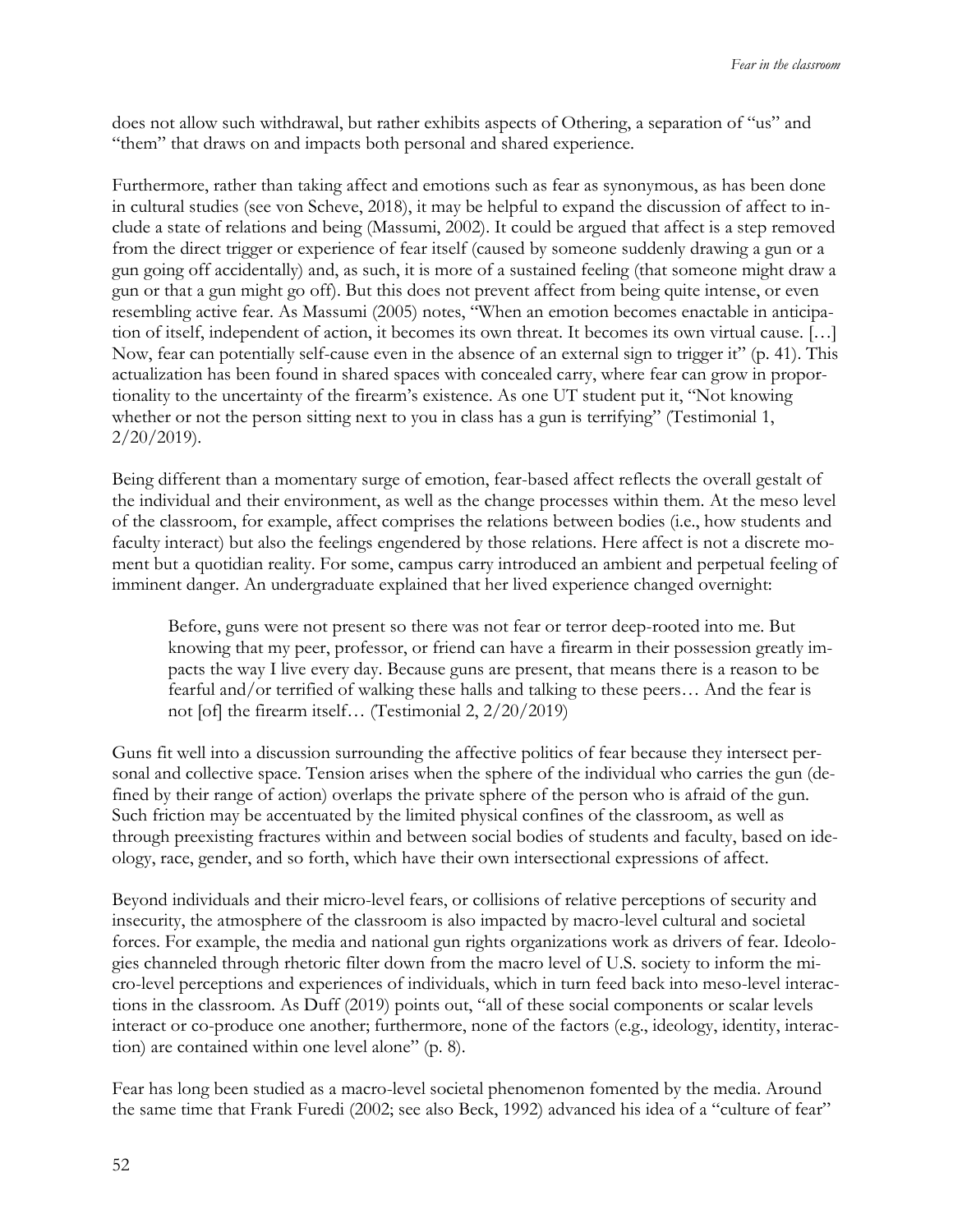promoted by news organizations but reflecting "a tendency to regard a growing range of phenomena as threatening and dangerous" (2003, p. 16), David L. Altheide framed media coverage on mass shootings in terms of an overall "discourse of fear" and the social control effected by newspaper coverage after 9/11 as part of a "politics of fear" (Altheide, 2006; see also Burns & Crawford, 1999). Read as affect, these phenomena have shaped the collective consciousness of the country, significantly impacting individuals' orientation to public spaces—from Times Square to shopping malls. In the age of school shootings, it only follows that media coverage of violence leading to increased levels of fear (Stroud, 2016, p. 155; Elsass, Schildkraut, & Stafford, 2014) would extend to the classroom as well.

Multiple studies (see, e.g., Heath & Gilbert, 1996; Liska & Baccaglini, 1990) show that an individual's fear grows when media reporting connects seemingly random attacks to a location they frequent. But while coverage of violence at schools and universities can have an effect on the perceptions of people in those areas, the media alone is not responsible for perceptions of increased risk at the university. Incidents of directed violence at institutions of higher education are indeed growing much more common, with instructional areas being one of the most dangerous locations on campus (Drysdale et al., 2010; Gunter, 2016). While school attacks are a nationwide trend, Texas stands out, coming third after California and New York (Drysdale et al., 2010, p. 11, n. 25). This fact may even explain the success of Texas legislators in passing a campus carry law.

At the micro level, there are a range of reasons why individuals may be afraid of guns on campus. Preexisting factors include cultural upbringing, a general lack of exposure to firearms or negative experiences with them, or past trauma of being threatened or shot. As became clear in the interviews, fear became more pronounced with the advent of campus carry. This was especially true for those who knew how volatile the classroom could be. Guns had not previously been part of their day-today reality, but future hypotheticals suddenly loomed large. The emotional charge in all these cases is connected to a specific physical object, namely, the gun. Following Latour's (1999) supposition that guns (like other technologies) are invested with meaning, in this case the meaning is negative. Thus, rather than being a tool to preserve one's life, the gun is held to be an actant that can end it. A former graduate student of UT Austin described experiencing such trepidation with guns throughout her whole life:

I've never handled a gun. I've never owned a gun. My parents never owned a gun. I knew friends and family who did, but guns were always very terrifying for me. They never made me feel safe. So, that's always been a kind of deep-seated fear. (Interview 1, 4/26/2018)

A member of the UT Austin Task Force shared a similar sentiment, "I've never touched a gun. I'm deathly afraid of touching a gun" (Interview 2, 4/26/2018). Other members brought firearms for her to touch, explaining that a gun is just "a piece of metal" and "it's not the gun that's going to kill you, it's the person behind the gun" (Interview 2, 4/26/2018). Yet, a majority of UT Austin undergraduates surveyed (56.2%) grew up in a house with no firearms, and 17.2% of those who did not feel safe with guns in class felt unable to openly share their opinions about campus carry. There is a private nature to insecurity, and individual fear can be expressed as affect even if not directly translated into the social dynamic.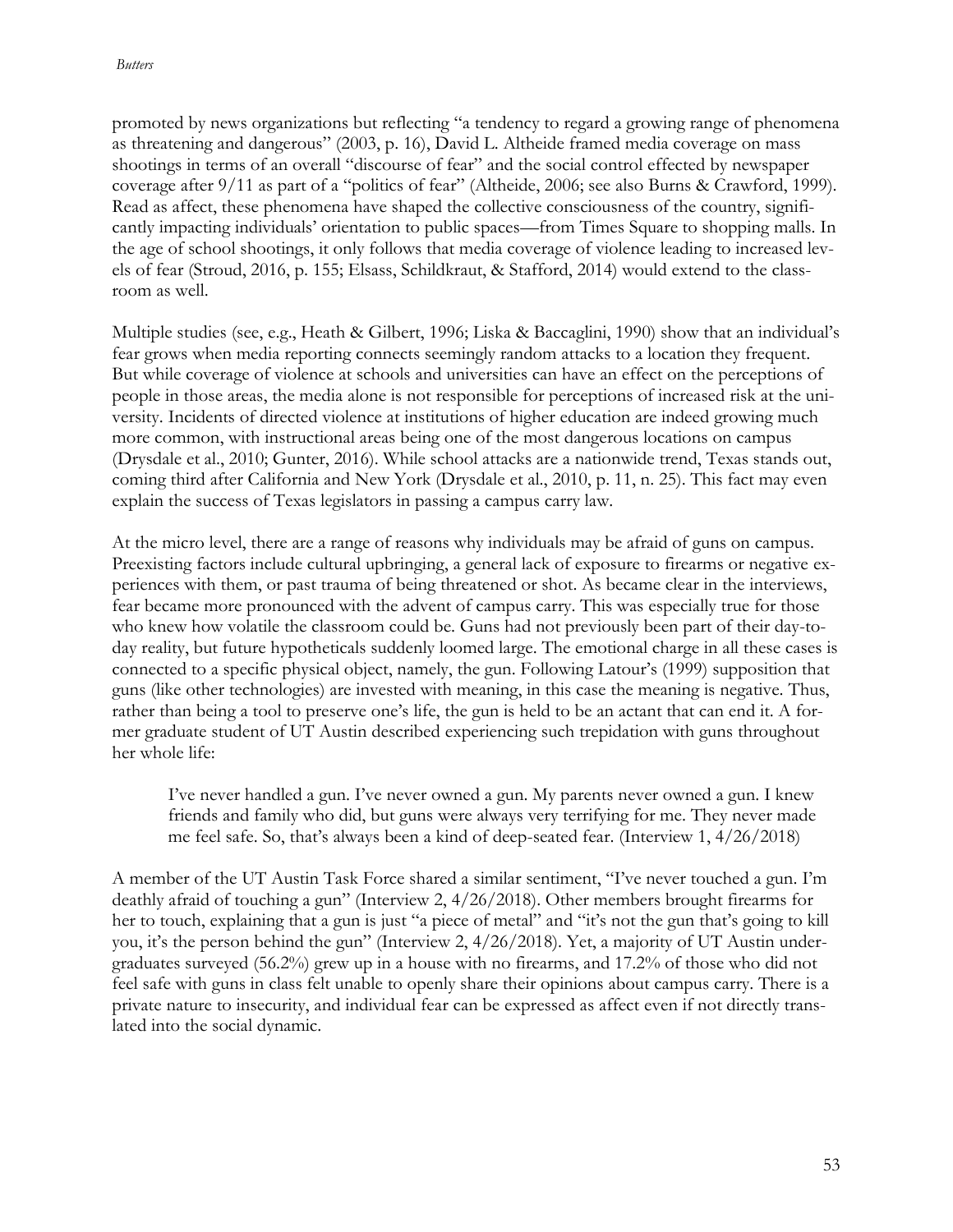Past incidents in the classroom are also instrumental in the formation of strong opinions about the presence of guns in the educational space. This came out as a strong theme during the fieldwork period, with interviewees repeatedly sharing stories of students becoming violent. One professor explained:

When you've been in the classroom, you are aware—very, very, in very concrete terms—that it is a high-stress situation for most students. […] They can respond very emotionally to what happens in the classroom. I've had students have outbursts. (Interview 2,  $4/27/2018$ )

Another confessed her fear of students: "I've actually had students yell at me. If I had to worry that they were carrying a gun in my office or in the classroom, that's frightening. Or that they would come back, right?" (Interview 3, 4/26/2018). A graduate student shared how her orientation changed after campus carry: "There were a couple of incidents […] where I saw students who looked really upset, and I felt like I needed to be more on guard, if they were going to pull out a gun and freak out" (Interview, 4/25/2018). An undergraduate further highlighted the danger of students with psychological problems being armed:

There was this one incident […] in the Slavic department, where there was this guy that had a mental breakdown in front of class before the teacher got there and wrote all this racist stuff on the board and threw a chair at this black kid. Then he ran away and the police had to track him down. If he had had a gun, I am sure he would have killed somebody. (Focus group participant, 4/26/2018)

In one final example, one professor described actually being attacked in a classroom by a student when she was teaching at Austin Community College. When he swung his heavy backpack at her head, she was able to dodge it, but it was obvious that things could have been much worse:

I was terrified by the situation. […] It had very much occurred to me that if he had had a weapon there, it would have been a disaster. I would say that experience is very much present in my mind and informs my decisions about campus carry. (Interview 2, 4/27/2018)

The types of events described here underline the process of affect formation. That is, while fear of guns based on personal experience is individual, its expression in behavior shared with others becomes *actualized* as affect. In this way, students and faculty have developed communal sensitivity around the classroom being a locus for conflict and vulnerability (see also Trujillo, 2017). At UT Austin, three quarters of surveyed UT undergraduates (77.5%) expressed that they do not feel safe with students carrying permitted concealed handguns in class (Ruoppila & Butters, 2020), and this shared perception is distributed diffusely in the overall environment.

# **The Actualization of Fear in the Classroom**

*"I'm afraid of guns so I don't want them in my classroom."*  – UT Austin Professor Paola Bonifazio (Lopez, 2015)

*"Now I have an added uncomfortable feeling in class.* [...] I have tried to sit close to doors, or keep a watch on if any*one could be carrying a gun." – Testimonial 3, February 20, 2019*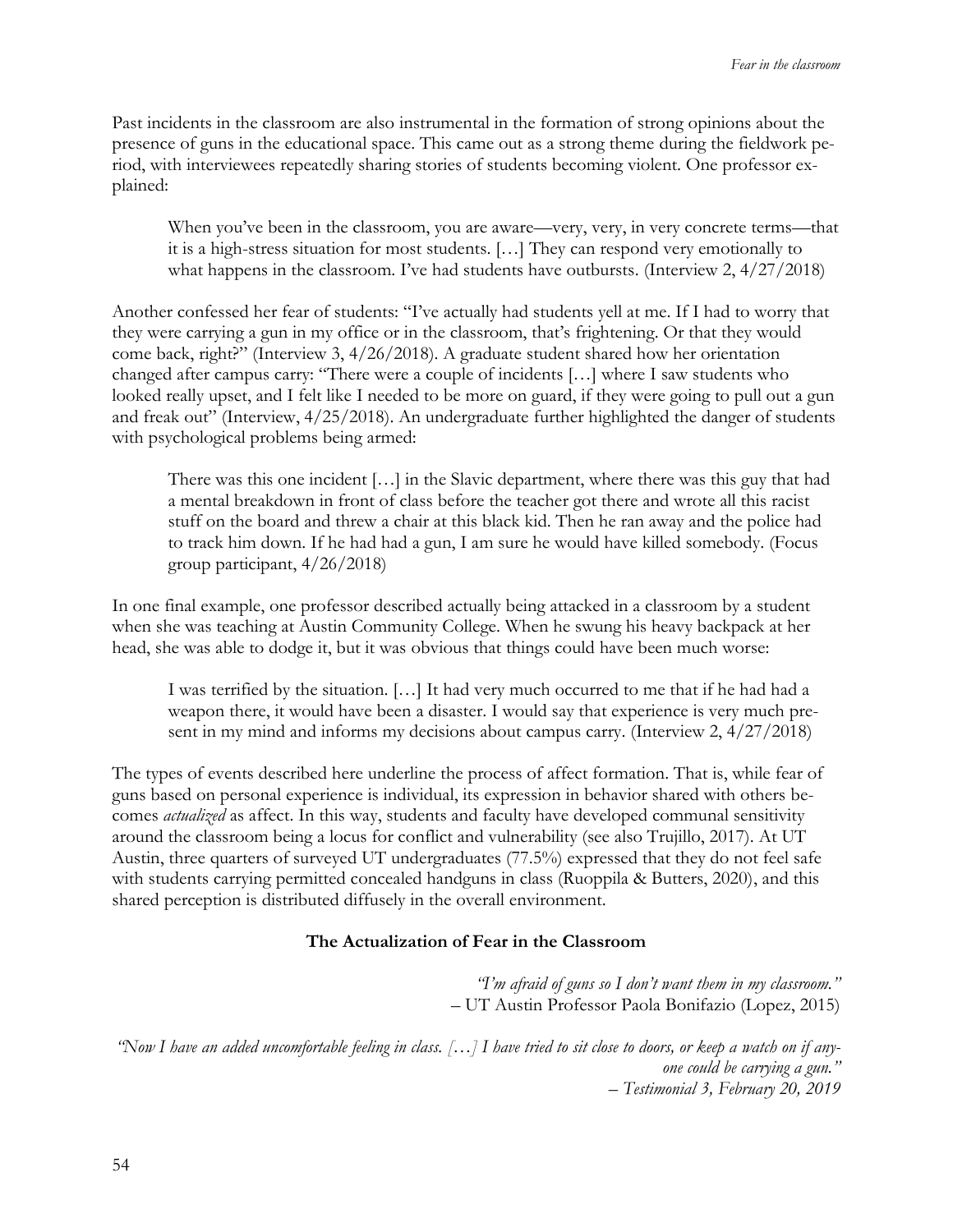#### *Butters*

*"I do and don't feel scared in my classes. […] You don't know who to and not to trust around here. […] Someone in this very room could pull out a gun and fire at any given moment." – Testimonial 4, February 20, 2019*

Given the impact of social forces on multiple levels, it is important to understand how shifts in people's "mode of being" are reflected in actual praxis. How has the implementation of the law directly impacted classrooms at UT Austin? How do the experiences of supporters and opponents of campus carry differ, and what does this mean for the spirit of collegiate community?

# **Concerns about Security**

As school shootings have become increasingly widespread across the U.S., law enforcement agencies have attached greater importance to students and teachers developing situational awareness. The persistent orientation to potential threats in one's environment is expressed through different types of affect, depending on whether one has a gun or not. For those who do, getting a license to carry includes training on maintaining "relaxed alertness," or "Yellow Alert," to use Jeff Cooper's (1989) widely adopted color code. But such vigilance is not for everyone, as learned by an instructor who carries a handgun while teaching. At first, he said, he opened his courses with a security briefing, but then he found it put students too much on edge:

I just told them, "Here is what we do if something happens." Obviously, the chances of that are just minuscule. After that I thought about it more and it really just is going to alarm people more than anything else and I don't think that's good in a classroom environment. (Interview, 4/17/2018)

This example exposes how the exigency for preparedness can lead to fear, thus underlining a fundamental tension between physical and psychological orientations. Introducing a gun into an environment changes how one sees it. For this instructor, a desk was understood in practical and physical terms as potential cover during a shooter event, and line of sight was an important consideration when returning fire. For opponents of campus carry, however, situational awareness acted in an opposite way as a psychological source of worry that now pervaded the classroom. As one student explained:

For example, when I go into a big lecture hall, I always keep an eye on my nearest exit. Even when I go to movie theaters, I worry that someone is going to shoot me. That should not extend to a classroom, but that's the reality. (Interview, 3/27/2018)

In the charged atmosphere of potential violence, both sides engage in profiling. Determining whether someone is armed is foregrounded by creation of the Other, so that a single class might have LTC-holders keeping an eye out for potential shooters *and* people fearful of LTC-holders keeping an eye out for them. Ana Lopez, one of the organizers of the Cocks Not Glocks student activist movement against guns at UT Austin, explained in a news interview: "I feel like campus carry has caused me to profile people a lot more" (Guan, 2017). The act of profiling is subjective but also shared, intersecting with gender and race. In another media interview, Lopez admitted, "If I've got some cowboy-looking dude in my class, I'm going to be more wary than [if it's] someone like myself" (Purtill, 2017).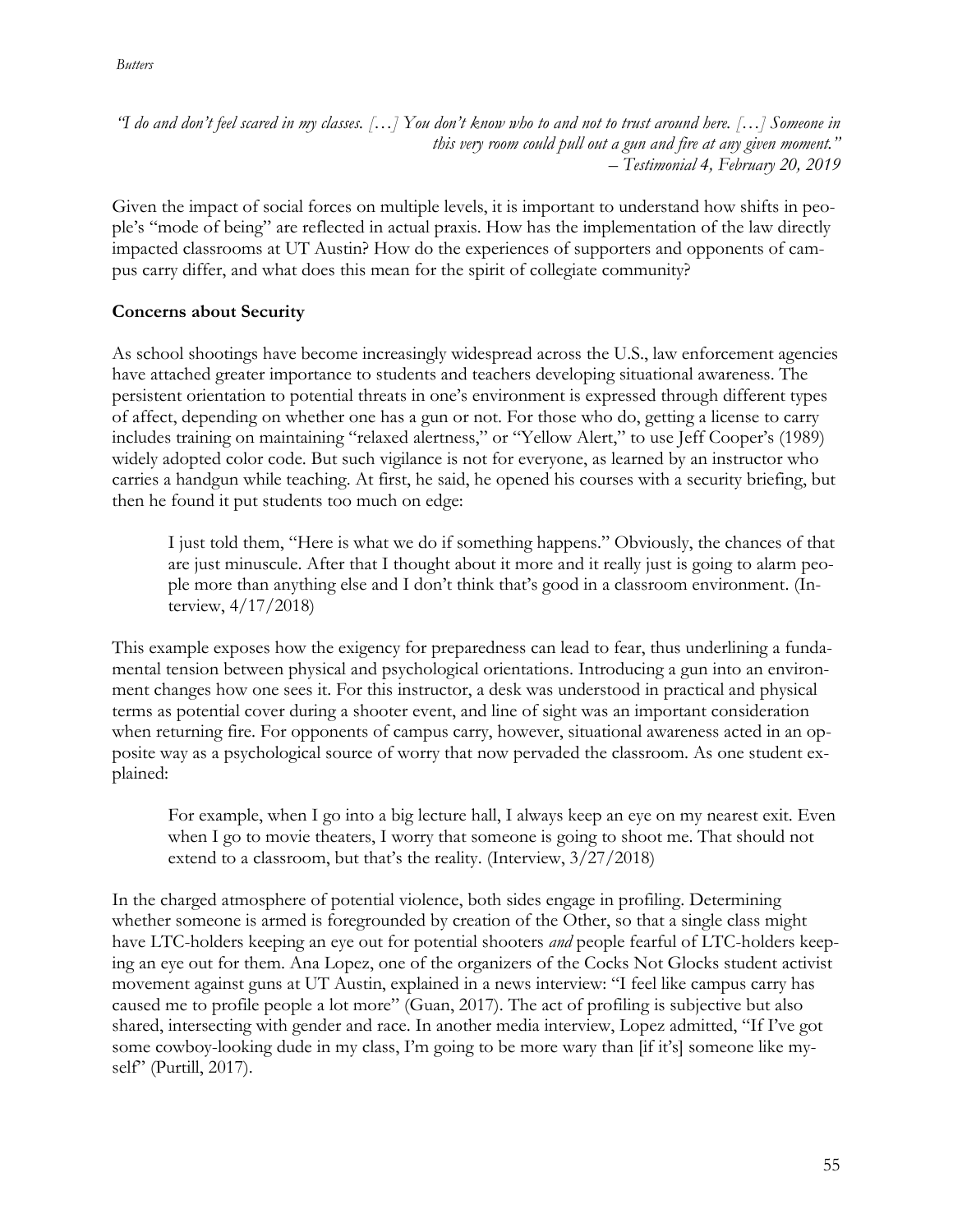# **Profiling**

Tropes like the "good [white] guy with a gun" are built on social imaginaries and cultural stereotypes of Texas, but many gun owners embrace that narrative. To their mind, being profiled in this way accords them an identity of power, communicating that they are not to be messed with. The imposition of fear is part of the strategic effect of deterrence. Yet this identity construction also belies how gun owners perceive themselves as "normal." As Angela Stroud points out, the "good guy" believes there is no problem in his carrying, compared to people in the "bad parts of town"; accordingly, while it is unlikely that he will go to a "bad" neighborhood, he needs to be able to defend himself in the places where he normally goes, like a school (Stroud, 2012, p. 229; 2016).

This example illustrates an inverse dynamic of how profiling of the Other may also be done by those carrying guns. Macro-level stereotypes and personal experiences of violence led to new expressions on campus. In particular, racial/ethnic minority and sexual minority groups' preexisting fears of being targeted (Otis, 2007; Schafer et al., 2018) were exacerbated with the advent of the new gun policy. At UT Austin, this became such an issue that it was explicitly addressed by the Campus Carry Policy Working Group (2015):

Perhaps the most passionate comments we received came from students, staff, and faculty of color and other historically underrepresented groups, including members of the LGBTQ community and international students. Understandably, they fear most viscerally that an increase in the number of guns on campus will place them at greatest risk. For example, a statement by the African and African Diaspora Studies faculty decried the "distinctly vulnerable position of Black people when it comes to firearm violence," adding that "the probability that bullets will find us is higher than for any other campus population." (p. 3)

Accordingly, the African and African Diaspora Studies Department published their opposition to the law, citing the potential for "deadly violence against us" in "highly charged" and "often fraught" classroom discussions (Gun-Free UT, 2015).

As existing fears became heightened and localized as meso-level classroom affect, individuals reacted in very different ways, as the following examples show. Sharing an experience of a heated discussion of the history of the Black Power Movement shifting to campus carry, one student remembered their instructor explaining: "You have to understand why professors don't want this law. I stand up here and talk to you about the Black Panthers and there's a lot of white frat guys—you guys who stand up there fuming at me" (Interview, 4/25/2018). In this case, the instructor directly spoke to the affect of the classroom, addressing the tension and mutual othering. It could be asked, however, how many similar moments of division and fear go unspoken? In one such instance, when students were using racial slurs against a fellow classmate, who was also a cleric of Islam, he chose *not* to speak up, being terrified "of the uncertainty of what the other person [had] in their backpack" (Bodenheimer, 2018).

# **Changing Classroom Dynamics**

This unspoken aspect of affect can also be found in professors' perceptions of a shift in their authority and a "loss of control" over the classroom, as the possibility of an armed student "completely changes the dynamic" (Bodenheimer, 2018). Faculty have become painfully aware of a new sense of distancing. One professor explained: "I'm very aware of the fact that I could have a licensed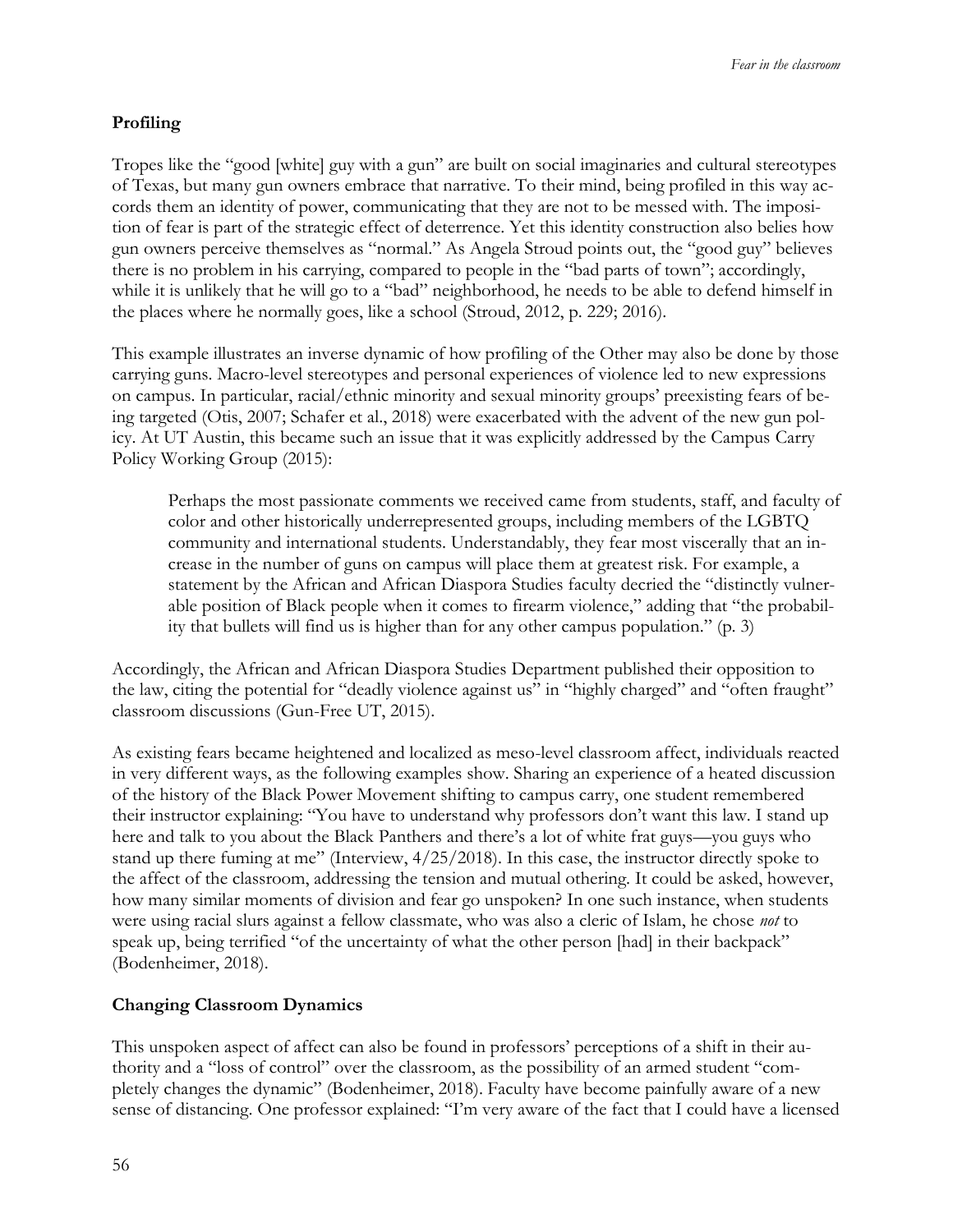gun holder in my class. […] I think how it changes my classroom is, it takes me longer—it takes me probably a month—before I am comfortable with my students" (Interview, 4/24/2018). Significantly, the interweaving of fear, loss of authority, and polarization can impact teaching (see Jones & Horan, 2019). A so-called "chilling effect"—to cite the term used by three UT Austin professors in a lawsuit brought against the university's campus carry policy (Watkins, 2016)—has led some faculty to behave differently, speak differently, and teach differently.

Furthermore, instructors in Texas have pedagogically modified their courses (Lewis & De Luna, 2016), sometimes on their own initiative but also by following policy guidelines. At the University of Houston, for example, the faculty senate provided professors with specific tips: "Be careful discussing sensitive topics." "Drop certain topics from your curriculum." "[Don't] 'go there' if you sense anger" (DeBrabander, 2016). At UT Austin, campus carry has led some professors to grade more leniently, lest they provoke a dispute with a gun-carrying student (Interview 3, 4/26/2018; Gullion, 2018, pp. 107–110), while others omit polemical course material to reduce possible conflict. Nor is the educational impact of campus carry lost on students. One undergraduate bemoaned what she perceived as censoring:

I know for a fact, the way I've talked to a lot of professors and the way we talk about delicate material has changed. And I know people that have taken things out of their course load because of this. So, that directly hurts my education. (Interview 1, 4/4/2018)

Importantly, however, this student was clear to point out that she did not blame her professor; she understood their perspective, because she had the same fear herself:

My education is affected when I can't pay attention in class because I am afraid of a gun. A lot of the classes I take as a history major and a government major [have] a lot of controversial ideas. […] There are ethics classes where you are supposed to come and argue abortion and you are supposed to go in and argue the death penalty and stuff like that. Talking to those professors, it is hard to teach those classes now because there is always that fear. What if you have one person that's just so enraged by an idea that they—two seconds, into a backpack—shoot someone? (Interview 1, 4/4/2018)

This student was not alone in their perception: nearly half of UT Austin undergraduates surveyed (49.2%) agreed with the statement that "the presence of concealed handguns in the classroom creates a chilling effect, limiting discussions on contentious topics." The repercussions of campus carry on education are complex, moving in different directions, trickling down from the instructors' changed curricula and feeding into the classroom with students experiencing fear to freely speak their minds (Somers & Phelps, 2018; Jones & Horan, 2019).

# **The Impact of the Unknown**

The complexity of the situation notwithstanding, there was a shared concern that appeared to inform affect among faculty and students alike. One question in particular was voiced by participants again and again, both implicitly and explicitly, as if always lurking in the background: "What if?" As seen above, in some interviews this concern was located in past experiences of violence: "What if that student had had a gun?" Elsewhere, it was framed in relation to a future hypothetical: "What if someone pulls out a gun in class?" In both cases, the temporality of the experience was bound to the present and narrowed to certain discrete events in one's daily schedule—namely, moments in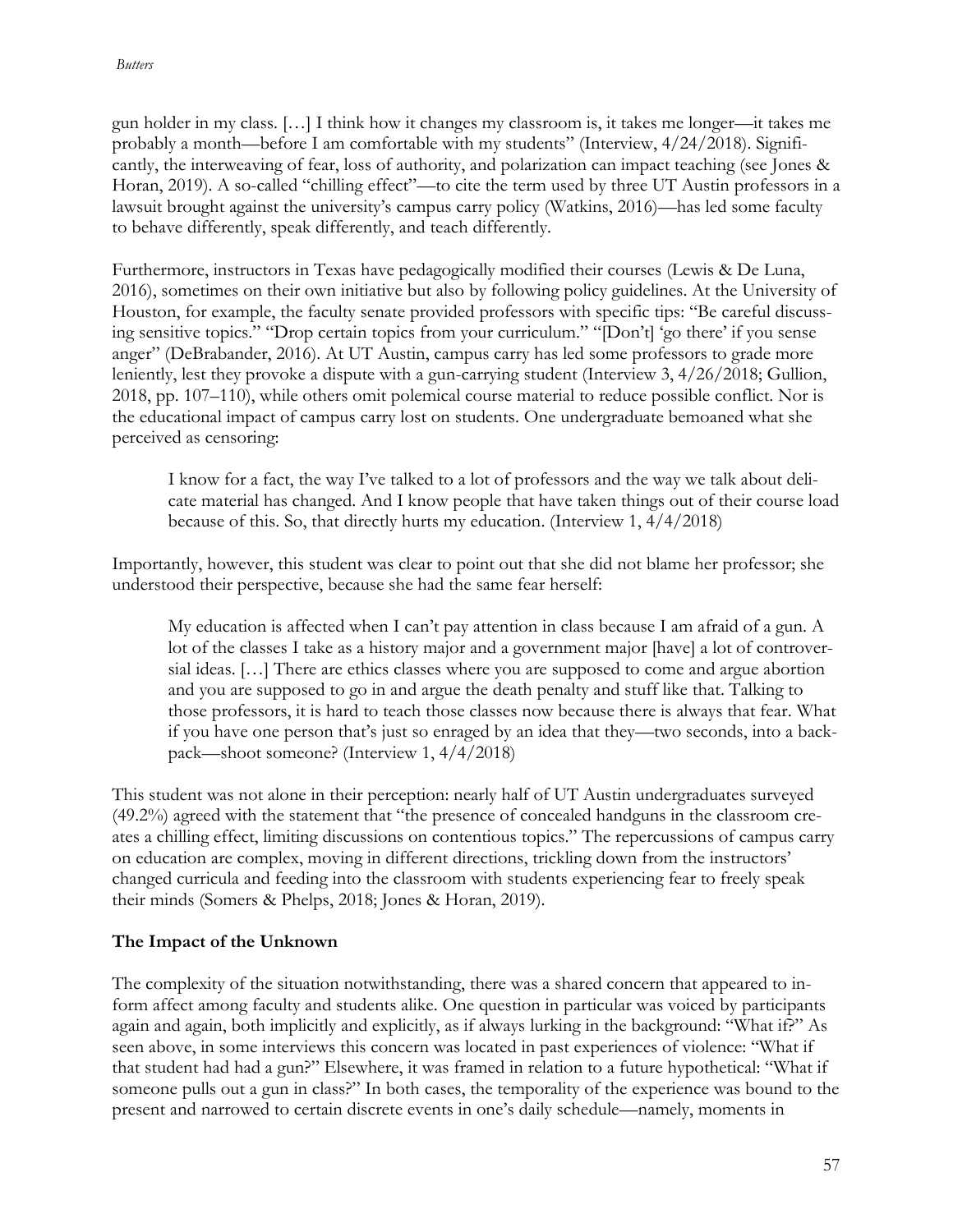class—as representing a focal point of danger. Understanding the classroom as a specific locus of emotional vulnerability (Trujillo, 2017), it may explain why UT Austin undergraduates cited that location—more than anywhere else on campus—as the place where guns should not be allowed (on the acceptance of concealed handguns in various parts of the UT Austin campus, see Ruoppila & Butters, 2020).

For opponents of campus carry, the fear is present because of the simple fact that there may be guns in the classroom. One professor underlined the impact of the law: "because it increases the likelihood that a gun will be accessible, [it] increases the danger for me" (Interview 1, 4/26/2018). Yet, supporters of campus carry argue the exact opposite, that guns and LTC-holders are not the danger, but the solution to a statistically unlikely event. An undergraduate who carries on campus explained:

I understand the proportional risk, which is very, very low. School shootings are very rare. School shootings on college campuses are more rare. I do not believe that things being rare means that you should not be prepared to confront them. (Focus group participant, 4/19/2018)

The "what if?" question thus hinges on how it is predicated—namely, whether the imagined shooter is a LTC-holder or not.

Concomitant with the question of fear and affect is the fact that value judgements are often applied to how people orient to a future hypothetical threat. For publicly expressing fear, opponents of campus carry have been dismissed as irrational or even paranoid. Conversely, LTC-holders have positioned themselves as realistic and practical, following the law, adhering to the classic civil defense ethos ("Be Prepared") and directives of how to respond to an active shooter event in the classroom ("Run, Hide, Fight"). These kinds of intentional framings represent epistemological claims vis-à-vis the "real" way to understand threats, on one hand finding expression though rhetoric in a contestation over the legitimacy and nature of fear itself (Butters, 2020), but also potentially leading individuals to not engage or publicly disclose their latent or actualized emotions.

### **Conclusions: The Way Forward**

As seen above, fear-based affect around campus carry is experienced as a social phenomenon and reproduced in a wide range of ways, reflecting personal experiences and societal forces which exert force in the classroom. Accordingly, attitudes and fear surrounding guns have followed cultural scripts and appeared in rhetoric at UT Austin. Emerging from this picture is the power of fear to self-perpetuate, pervading both physical environments and collective perceptions. Indeed, as fear generates more fear, its "ontogenetic force" not only sustains the emotion but can lead it to continually increase. Speaking to this, Massumi (2005, p. 47) concludes, "All that is certain is that fear itself will continue becoming—the way of life." One faculty member agreed, describing the "community" sense of fear" as a rising tide: the fact that "more guns exist out there […] makes me more likely to feel that I have a need to defend myself" (Interview 2, 4/27/2018).

Nearly two decades ago, Altheide (2003, p. 19) noted Americans becoming more "armored," moving to gated communities and carrying handguns. He observed this as part of a vicious cycle, whereby actions reaffirm and create a sense of disconnection that further actions perpetuate. Perceptions of the environment and how it must be negotiated (e.g., seeing threats because one is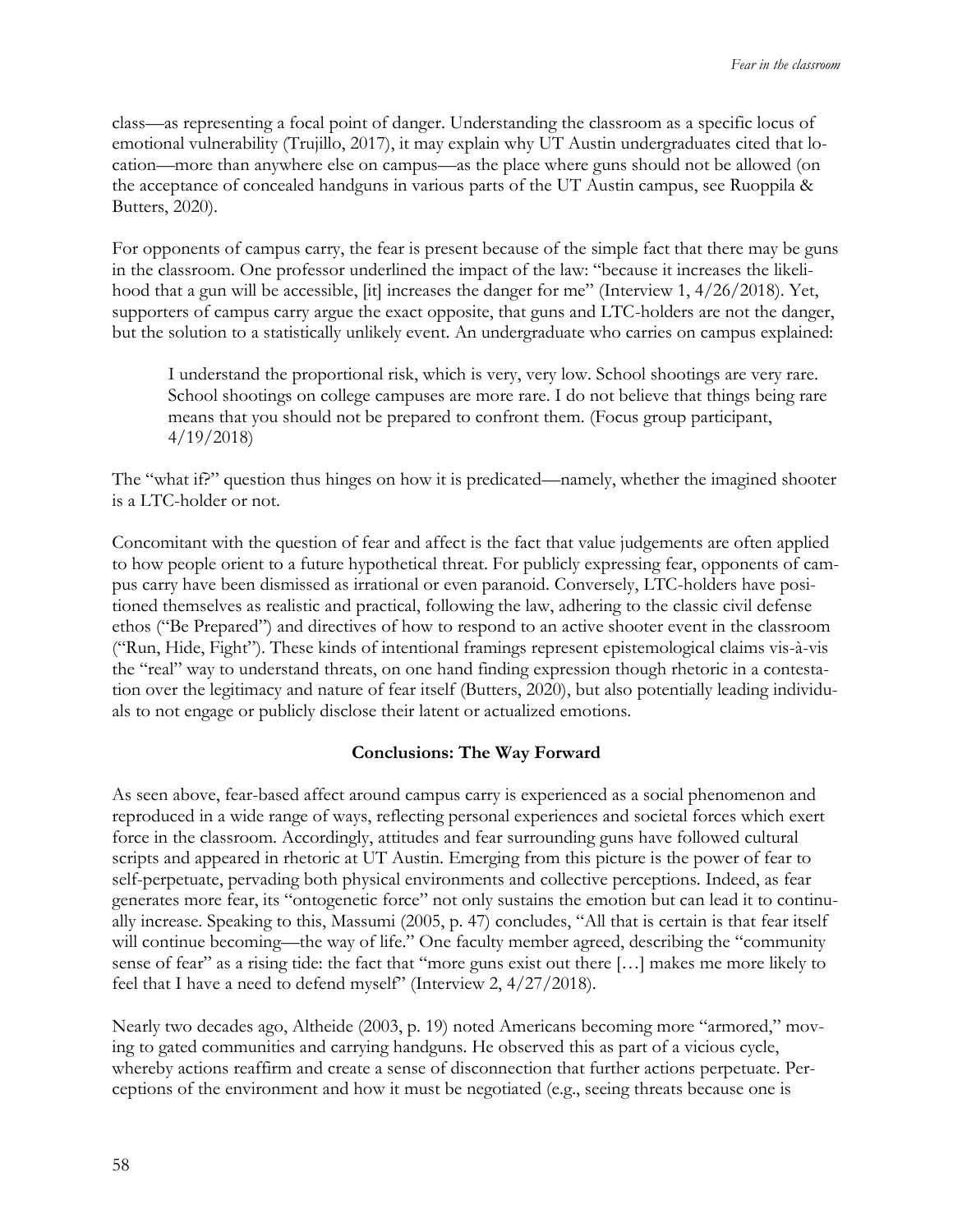trained to look for them, situational awareness) are specifically translated into laws and policy that in turn have a social consequence. In this feedback loop, "…the meanings that contribute to and stem from CHL [concealed handgun license] policy play a role in shaping the larger culture, which may well be its most significant impact" (Stroud, 2016, p. 152). Thus, while the classroom provides a discrete locus of fear-based affect impacting community, the phenomenon extends much more broadly.

Of course, such deepening divisions do not have to be the end of the story. Affect is locally operative and malleable, and some students, faculty, and staff at UT Austin are actively working together to find a way forward through the emotional divide caused by campus carry. For instance, they are addressing fear through self-defense workshops, mindfulness training, and open classroom discussion. One professor described the benefits of starting each class with five minutes of meditation, telling her students: "This is one thing that we can have in place that allows us to get together [and] focus on the fact that we are here together for a reason, which is to learn, that we are safe with each other right now" (Interview 1, 4/27/2018). In this way, by building the understanding that fear is a shared experience by both sides, additional points of commonality may be explored for potential reconciliation. It is important to note that campus carry is a process, and the fact that to date no university shootings have been involved with it—nationwide—supports continued dialogue, and possibly even the gradual deconstruction of associated fears.

Although UT Austin represents one example of a university navigating the lived experience of guns on campus, many of the dynamics explored in this article can be seen as more broadly applicable to institutions of higher learning elsewhere in the country (on Kansas, for example, see Drew, 2017; Wolcott, 2017). Fear of guns in the classroom is not limited to one specific locale. Given continually shifting attitudes toward firearms, however, further studies—including longitudinal research—are needed on the ways in which this issue can be navigated in shared space. Demonstrating that rapprochement is possible, even at one university, could provide a path toward a positive resolution of affect surrounding guns in other communities as well.

**Albion M. Butters, PhD** is a Research Fellow at the John Morton Center for North American Studies at the University of Turku, Finland. His current interests include competing ideologies around campus carry and gun politics in the United States, and more broadly they extend to cultural studies and the history of religion.

 $\overline{\phantom{a}}$ 

This work was supported by the Academy of Finland (grant 310568) as part of the larger project on campus carry conducted by the John Morton Center for North American Studies at the University of Turku. The author would like to thank all those who participated in the fieldwork, as well as the Department of American Studies at UT Austin for kindly hosting our research team.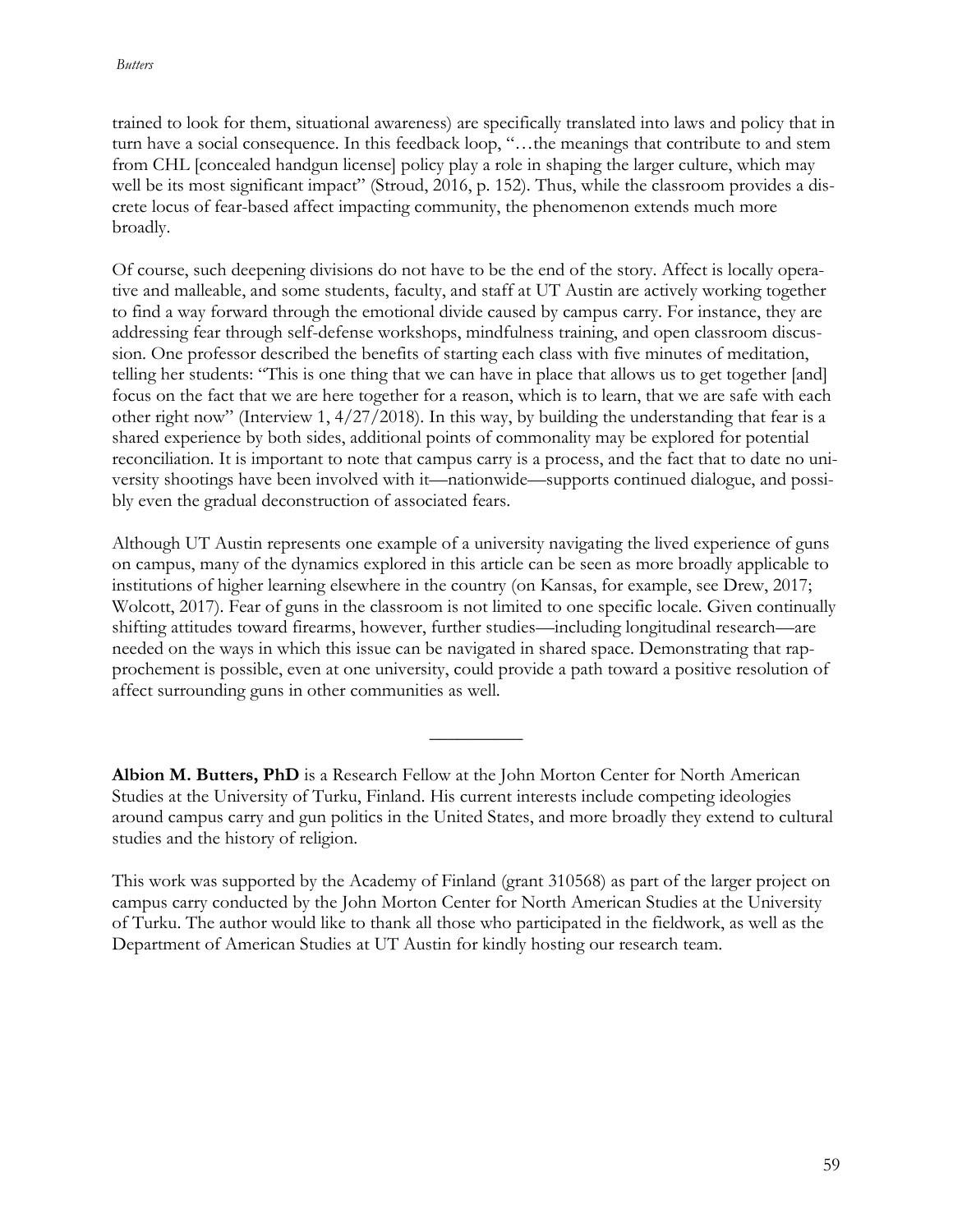#### **References**

- Ahmed, S. (2004). *The cultural politics of emotion*. New York and London: Routledge.
- Altheide, D. L. (2003). Mass media, crime, and the discourse of fear. *The Hedgehog Review*, *5*(3), 9–25.
- Altheide, D. L. (2006). Terrorism and the politics of fear. *Cultural Studies ↔ Critical Methodologies*, *6*(4), 415–439.<https://doi.org/10.1177/1532708605285733>
- Anguera, M. T., Blanco-Villaseñor, A., Losada, J. L. et al. (2018). Revisiting the difference between mixed methods and multimethods: Is it all in the name? *Quality & Quantity*, *52*, 2757–2770.<https://doi.org/10.1007/s11135-018-0700-2>
- Arrigo, B. A. & Acheson, A. (2016). Concealed carry bans and the American college campus: A law, social sciences, and policy perspective. *Contemporary Justice Review*, *19*(1), 120– 141.<https://doi.org/10.1080/10282580.2015.1101688>
- Beck, U. (1992). *Risk society: Towards a new modernity*. London: SAGE.
- Bodenheimer, R. (2018, February 21). Armed college students instill fear in professors. *Good*. Retrieved October 5, 2020, from [https://www.good.is/articles/guns-on-campus-carry](https://www.good.is/articles/guns-on-campus-carry-professors-respond/amp)[professors-respond/amp](https://www.good.is/articles/guns-on-campus-carry-professors-respond/amp)
- Bouffard, J. A., Nobles, M. R., Wells, W. & Cavanaugh, M. R. (2012). How many more guns?: Estimating the effect of allowing licensed concealed handguns on a college campus. *Journal of Interpersonal Violence*, *27*(2), 316–343.<https://doi.org/10.1177/0886260511416478>
- Britannica (n.d.). Texas Tower shooting of 1966. Retrieved December 12, 2020, from <https://www.britannica.com/event/Texas-Tower-shooting-of-1966>
- Burns, R. & Crawford, C. (1999). School shootings, the media, and public fear: Ingredients for a moral panic. *Crime, Law & Social Change*, *32*, 147–168.
- Butters, A. (2020). Beyond *argumentum in terrorem*: The contested rhetoric of campus carry. *Journal of American Studies*, First Look (online), 1–12. https://doi:10.1017/S0021875820001395
- Campus Carry Policy Working Group (2015, December). Final report. Retrieved October 5, 2020, from UT Austin website: [https://utexas.app.box.com/v/CCWorkingGroup-](https://utexas.app.box.com/v/CCWorkingGroup-FinalReport)[FinalReport](https://utexas.app.box.com/v/CCWorkingGroup-FinalReport)
- Clough, P. (Ed.) (2007). *The affective turn: Theorizing the social*. Durham, NC: Duke University Press.
- Cooper, J. (1989). *Principles of personal defense*. Boulder: Paladin Press.
- Cramer, C. E. (2014). Guns on campus: A history. *Academic Questions*, *27*: 411–425. [https://10.1007/s12129-014-9451-2](https://10.0.3.239/s12129-014-9451-2)
- DeBrabander, F. (2016, March 4). How guns could censor college classrooms. *The Atlantic*. Retrieved October 5, 2020, from [https://www.theatlantic.com/education/archive/2016/03/the-steep-cost-of-allowing-guns](https://www.theatlantic.com/education/archive/2016/03/the-steep-cost-of-allowing-guns-in-the-college-classroom/472296/)[in-the-college-classroom/472296/](https://www.theatlantic.com/education/archive/2016/03/the-steep-cost-of-allowing-guns-in-the-college-classroom/472296/)
- Dowd-Arrow, B., Terrence D. H. & Burdette, A. M. (2019). Gun ownership and fear. *SSM - Population Health*, *8*, 1–7.<https://doi.org/10.1016/j.ssmph.2019.100463>
- Drew, S. K. (2017). Making sense of campus carry at Pittsburg State University. *The Midwest Quarterly*, *59*(1), 81–98.
- Drysdale, D. A., Modzeleski, W. & Simons, A. B. (2010). Campus attacks: Targeted violence affecting institutions of higher education. U.S. Secret Service, U.S. Department of Homeland Security, Office of Safe and Drug-Free Schools, U.S. Department of Education, and Federal Bureau of Investigation, U.S. Department of Justice, Washington, D.C. Retrieved October 5, 2020, from <https://www2.ed.gov/admins/lead/safety/campus-attacks.pdf>
- Duff, P. A. (2019). Social dimensions and processes in second language acquisition: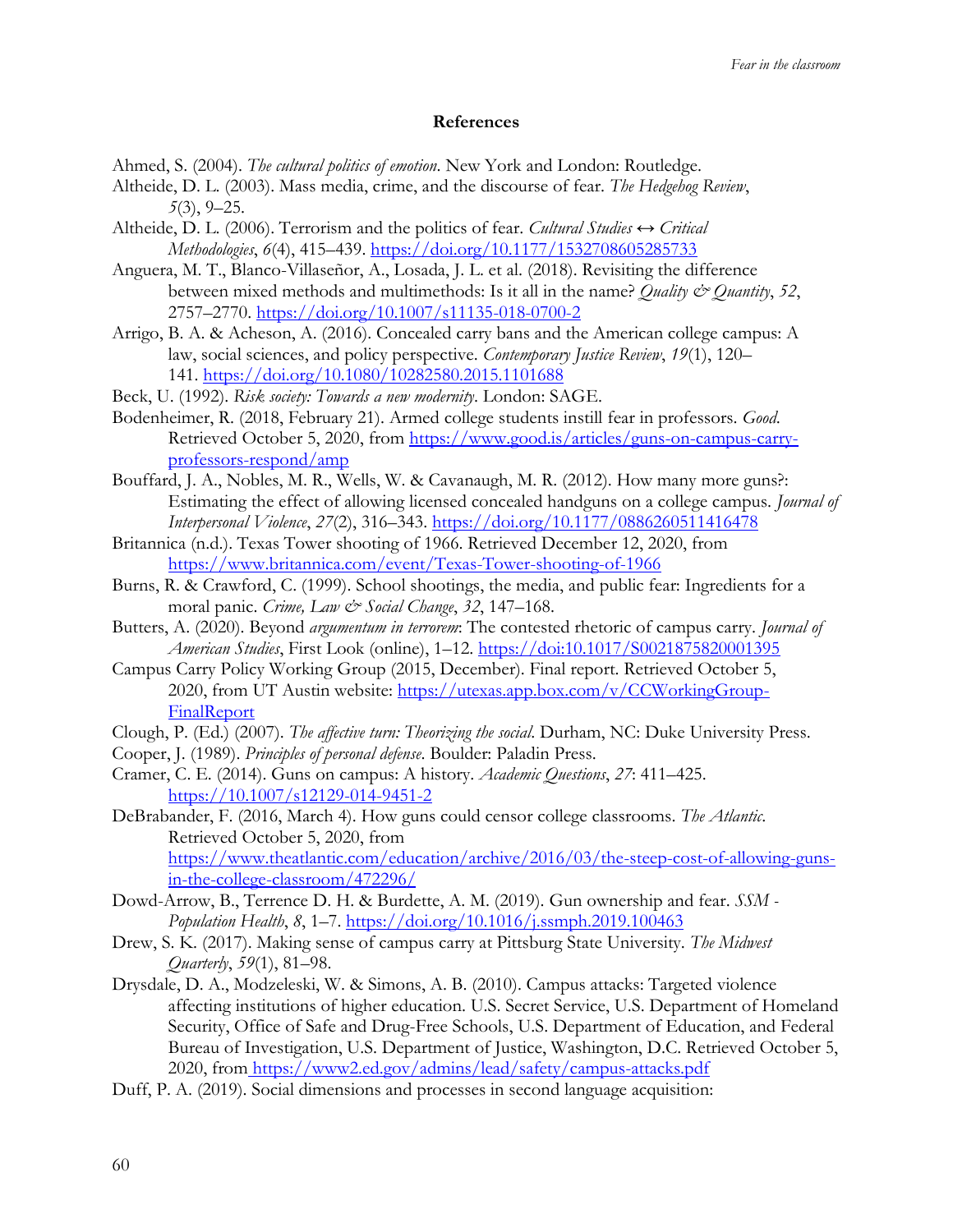Multilingual socialization in transnational contexts. *The Modern Language Journal*, *103*, 6–22. <https://doi.org/10.1111/modl.12534>

- Elsass, H. J., Schildkraut, J., & Stafford, M. C. (2014). Breaking news of social problems: Examining consumption and student beliefs about school shootings. *Criminology, Criminal Justice Law, & Society*, *15*, 31–42.
- Furedi, F. (2002). *Culture of fear: Risk-taking and the morality of low expectation*. London & New York: Continuum.
- Guan, K. (2017, December 1). Bringing dildos to a gun fight. *Study Break*. Retrieved October 5, 2020, from<https://studybreaks.com/students/ana-lopez-cocks-not-glocks/>
- Gullion, J. S. (2018). Students may threaten professors for better grades. In A. C. Cunningham (Ed.), *Guns: Conceal and Carry* (pp. 107–110). New York: Greenhaven Publishing.
- Gun-Free UT (2015, October 29). African and African Diaspora Studies Department Faculty: Statement on pending campus carry law. Retrieved October 5, 2020, from Gun-Free UT website:<http://gunfreeut.org/african-and-african-diaspora/>
- Gun-Free UT (2016, February 25). GunFreeUT statement on President Fenves' campus carry policies. Retrieved December 12, 2020, from Gun-Free UT website: <http://gunfreeut.org/category/department-statement/>
- Gunter, T. A. (2016). Qualitative collective case study of targeted violence preparedness at institutions of higher education. Dissertation, Liberty University.
- Hauser, W. & Kleck, G. (2013). Guns and fear: A one-way street? *Crime & Delinquency*, *59*(2), 271–291.<https://doi.org/10.1177/0011128712462307>
- Heath, L. & Gilbert, K. (1996). Mass media and fear of crime. *American Behavioral Scientist*, *39*(4), 379–386.<https://doi.org/10.1177/0002764296039004003>
- Hultin, N. (2013). Guns, anthropology, and cultural relativism: A response to Hugh Gusterson's "Making a killing." *Anthropology Today*, *29*(2), 23–25. <https://www.jstor.org/stable/23486375>
- Jang, H., Lee, C.-H. & Dierenfeldt, R. (2014). Who wants to allow concealed weapons on the college campus? *Security Journal*, *27*(3), 304–319.<https://doi.org/10.1057/sj.2012.31>
- Jones, H. E. & Horan, S. M. (2019). Guns on campus: Campus carry and instructor-student communication. *Communication Education*, *68*(4), 417–437. <https://doi.org/10.1080/03634523.2019.1643899>
- Kleck, G., Kovandzic, T., Saber, M. & Hauser, W. (2011). The effect of perceived risk and victimization on plans to purchase a gun for self-protection. *Journal of Criminal Justice*, *39*(4), 312–319.<https://psycnet.apa.org/doi/10.1016/j.jcrimjus.2011.03.002>
- Kyle, M. J., Schafer, J. A., Burruss, G. W. & Giblin, M. J. (2017). Perceptions of campus safety policies: Contrasting the views of students with faculty and staff. *American Journal of Criminal Justice*, *42*(3), 644–667.<https://doi.org/10.1007/s12103-016-9379-x>
- Latour, B. (1999). *Pandora's hope: Essays on the reality of science studies*. Cambridge, MA: Harvard University Press.
- Lehtonen, M. & Seppälä, M. (2020). "Like a double-edged sword": Student testimonials on campus carry in Texas. *Journal of American Studies*, First Look (online), 1–12. https://doi:10.1017/S0021
- Lewis, S. K. & De Luna, D. A. (2016). Symposium on "Texas gun law and the future": The fatal flaws in Texas's campus carry law. *Thurgood Marshall Law Review*, *41*(2), 135–150.
- Liska, A. E. & Baccaglini, W. (1990). Feeling safe by comparison: Crime in the newspapers. *Social Problems*, *37*(3), 360–374.<https://doi.org/10.1525/sp.1990.37.3.03a00060>
- Lopez, D., Haberly, D., Vabner, D. & Cavazos, H. (2015, October 22). Campus carry approval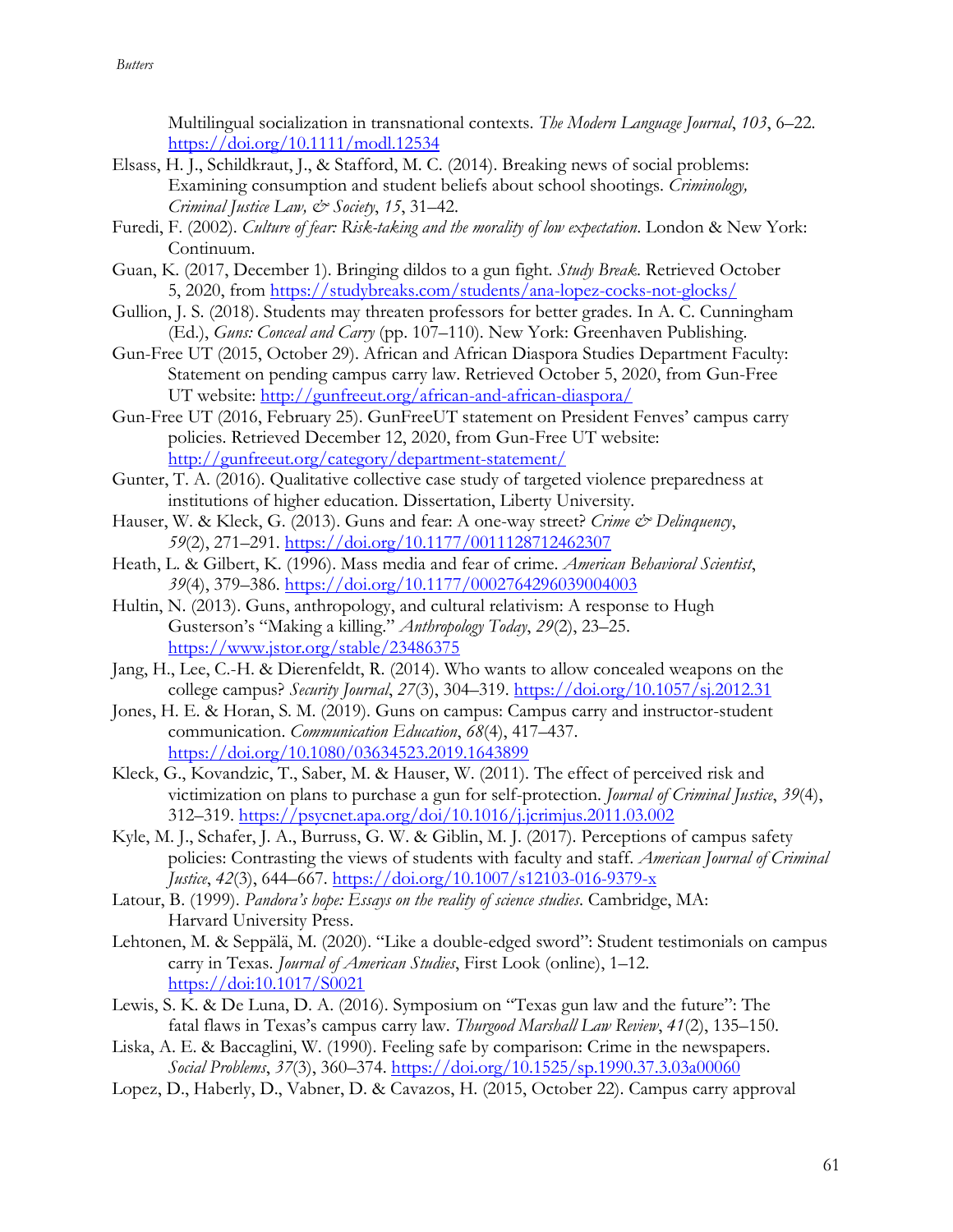sparks UT community debate. *Multimedia Newsroom*. Retrieved October 5, 2020, from [http://multimedianewsroom.us/2015/10/22/campus-carry-approval-sparks-ut-community](http://multimedianewsroom.us/2015/10/22/campus-carry-approval-sparks-ut-community-debate/)[debate/](http://multimedianewsroom.us/2015/10/22/campus-carry-approval-sparks-ut-community-debate/)

- Massumi, B. (2002). *Parables for the virtual: Movement, affect, sensation*. Durham: Duke University Press.
- Massumi, B. (2005). Fear (the spectrum said). *East Asia Cultures Critique*, *13*(1), 31–48. <https://doi.org/10.1215/10679847-13-1-31>
- McGaughy, L. (2015, November 17). Which Texas colleges have banned campus carry?, *Houston Chronicle*. Retrieved December 12, 2020, from [https://www.houstonchronicle.com/local/education/campus-chronicles/article/What-](https://www.houstonchronicle.com/local/education/campus-chronicles/article/What-Texas-colleges-have-banned-campus-carry-6639186.php)[Texas-colleges-have-banned-campus-carry-6639186.php.](https://www.houstonchronicle.com/local/education/campus-chronicles/article/What-Texas-colleges-have-banned-campus-carry-6639186.php)
- Otis, M. D. (2007). Perceptions of victimization risk and fear of crime among lesbians and gay men. *Journal of Interpersonal Violence*, *22*(2), 198–217. <https://doi.org/10.1177/0886260506295346>
- Purtill, J. (2017, November 7). Legally armed: What it's like going to uni when the students carry guns. *triplejHack* (Australian Broadcasting Corporation). Retrieved October 5, 2020, from [http://www.abc.net.au/triplej/programs/hack/how-campus-carry-gun-laws-changed](http://www.abc.net.au/triplej/programs/hack/how-campus-carry-gun-laws-changed-university-of-texas/9124030)[university-of-texas/9124030](http://www.abc.net.au/triplej/programs/hack/how-campus-carry-gun-laws-changed-university-of-texas/9124030)
- Ruoppila, S. & Butters, A. (2020). Not a "nonissue": Perceptions and realities of campus carry at The University of Texas at Austin. *Journal of American Studies*, First Look (online), 1–13. https://doi:10.1017/S0021875820001425
- Schafer, J. A., Lee, C., Burruss, G. W. & Giblin, M. J. (2018). College student perceptions of campus safety initiatives. *Criminal Justice Policy Review*, *29*(4), 319–340. <https://doi.org/10.1177/0887403416631804>
- Shepperd, J. A., Pogge, G., Losee, J. E., Lipsey, N. P. & Redford, L. (2018). Gun attitudes on campus: United and divided by safety needs. *The Journal of Social Psychology*, *158*(5), 616–625. <https://doi.org/10.1080/00224545.2017.1412932>
- Somers, P. & Phelps, N. (2018). Not chilly enough? Texas campus carry and academic freedom. *Journal of Academic Freedom*, *9*, 1–14.
- Stengel, B. (2008). Facing fear, releasing resistance, enabling education. *Philosophical Studies in Education*, *39*, 66–75.
- Stroud, A. (2012). Good guys with guns: Hegemonic masculinity and concealed handguns. *Gender and Society*, *26*(2), 216–238.<https://doi.org/10.1177/0891243211434612>
- Stroud, A. (2016). *Good guys with guns: The appeal and consequences of concealed carry*. Chapel Hill: The University of North Carolina Press.
- Texas (2015). SB 11, 84th Leg. Reg. Sess. <https://capitol.texas.gov/tlodocs/84R/billtext/html/SB00011F.htm>
- Thompson, A., Price, J. H., Dake, J. & Teeple, K. (2013). Faculty perceptions and practices regarding carrying concealed handguns on university campuses. *Journal of Community Health*, *38*(2), 366–373.<https://doi.org/10.1007/s10900-012-9626-0>
- Trujillo, K. R. The learner, the teacher, and the classroom community: Building safe spaces for emotional sharing. In P. W. Orelus (Ed.), *Language, race, and power: A critical discourse analysis* (pp. 102–113). New York: Routledge, 2017.
- von Scheve, C. (2018). A social relational account of affect. *European Journal of Social Theory*, *2*(1), 39–59.<https://doi.org/10.1177/1368431017690007>
- Waitt, T. (2017, May 3). UT student stabbed four on campus, killing one. *American Security Today*. Retrieved December 12, 2020, from [https://americansecuritytoday.com/ut-student-stabbed](https://americansecuritytoday.com/ut-student-stabbed-four-campus-killing-one-learn-video/)[four-campus-killing-one-learn-video/](https://americansecuritytoday.com/ut-student-stabbed-four-campus-killing-one-learn-video/)